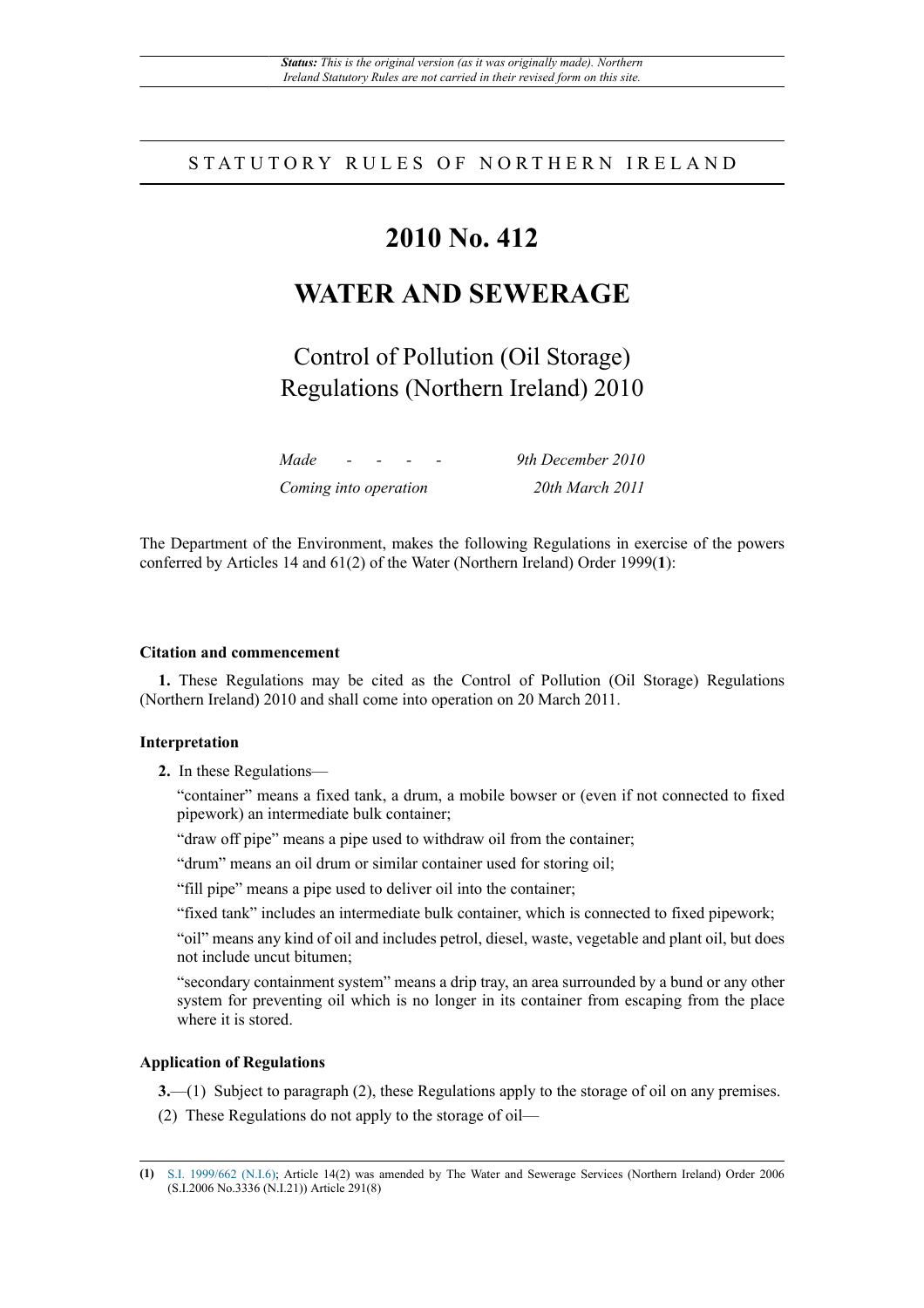- (a) in any container with a storage capacity of 200 litres or less;
- (b) on any premises used wholly or mainly as a private dwelling if the storage capacity of the container in which it is stored is 3500 litres or less;
- (c) on any farm if the oil is used in connection with agriculture within the meaning of the Agriculture Act (Northern Ireland) 1949(**2**);
- (d) on any premises regulated under the Control of Major Accident Hazards Regulations (Northern Ireland) 2000(**3**) if the storage capacity of the container in which it is stored is 2,500 tonnes or more ; and
- (e) in any container which is wholly underground.

#### **Requirements for oil storage – general**

**4.**—(1) Oil shall be stored in a container which is of sufficient strength and structural integrity to ensure that it is unlikely to burst or leak in its ordinary use.

(2) The container shall be situated within a secondary containment system which satisfies the following requirements—

- (a) subject to paragraph (6) it shall have a capacity of not less than 110% of the container's storage capacity or, if there is more than one container within the system, of not less than 110% of the largest container's storage capacity or 25% of their aggregate storage capacity, whichever is the greater;
- (b) it shall be positioned, or other steps shall be taken, so as to minimise any risk of damage by impact so far as is reasonably practicable;
- (c) its base and walls shall be impermeable to liquid and oil;
- (d) its base and walls shall not be penetrated by any valve, pipe or other opening which is used for draining the system; and
- (e) if any fill pipe, or draw off pipe, penetrates its base or any of its walls, the junction of the pipe with the base or walls shall be adequately sealed to prevent oil escaping from the system.

(3) Where a fill pipe is not within the secondary containment system, a drip tray shall be used to catch any oil spilled when the container is being filled.

(4) Any valve, filter, sight gauge, vent pipe or other equipment ancillary to the container (other than a fill pipe or draw off pipe or a pump) shall be situated within the secondary containment system.

(5) Where any drum is used for the storage of oil in conjunction with a drip tray as the secondary containment system, it is sufficient if the tray has a capacity of not less than 25% of —

- (a) the drum's storage capacity; or
- (b) if there is more than one drum used at the same time with the tray, the aggregate storage capacity of the drums.

## **Fixed tanks**

**5.**—(1) Any fixed tank used to store oil shall satisfy the following requirements —

(a) any sight gauge shall be properly supported and fitted with a valve which closes automatically when not in use;

<sup>(2)</sup> [1949 c.2](http://www.legislation.gov.uk/id/ukpga/1949/2) (N.I.)

<sup>(3)</sup> [S.R. 2000 No.93](http://www.legislation.gov.uk/id/nisr/2000/93) as amended by [S.R. 2005 No. 305](http://www.legislation.gov.uk/id/nisr/2005/305)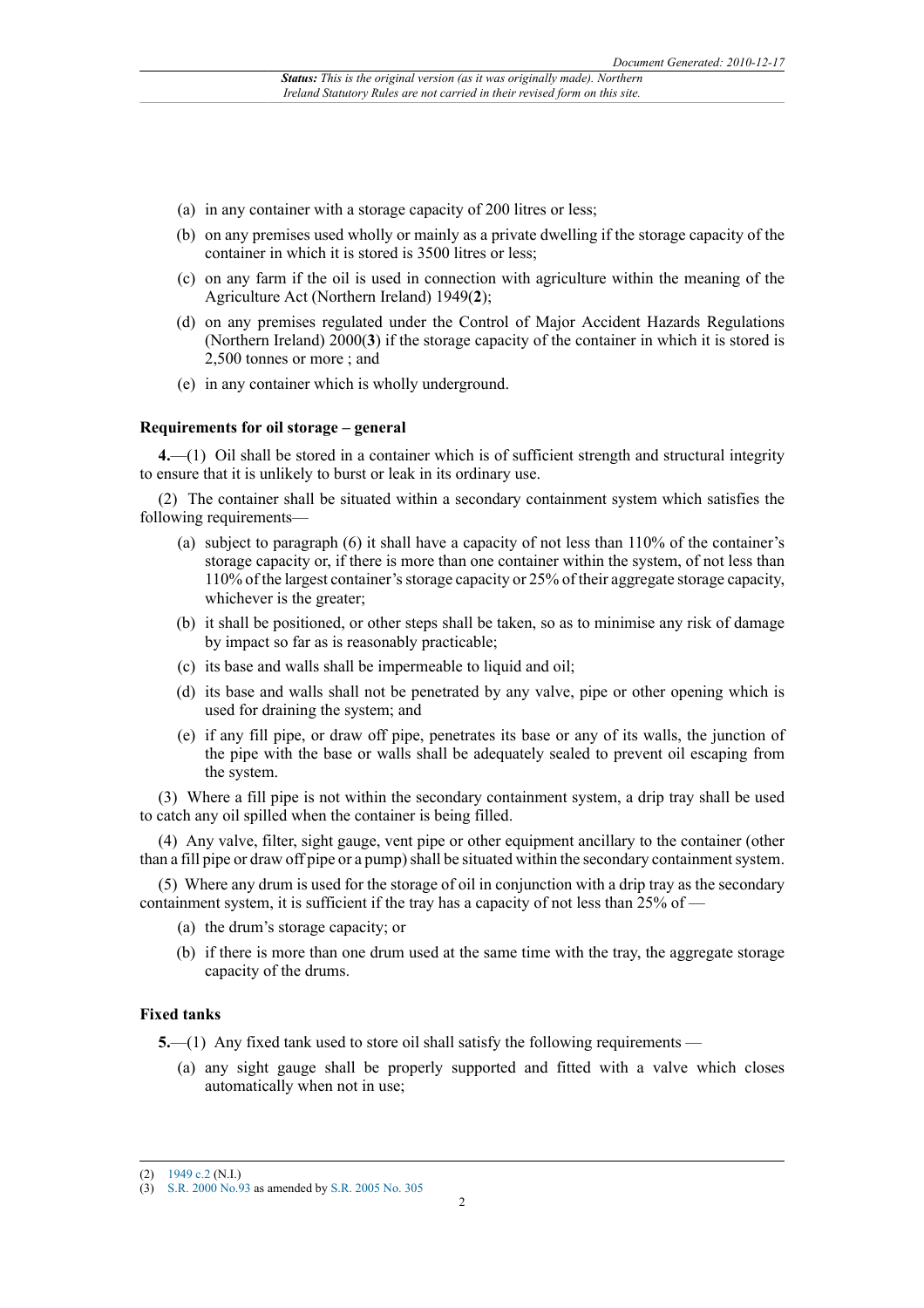- (b) any fill pipe, draw off pipe or overflow pipe shall be positioned, or other steps shall be taken, so as to minimise any risk of damage by impact so far as is reasonably practicable; and
	- (i) if above ground, shall be properly supported;
	- (ii) if underground—
		- (aa) shall have no mechanical joints, except at a place which is accessible for inspection by removing a hatch or cover;
		- (bb) shall be adequately protected from physical damage;
		- (cc) shall have adequate facilities for detecting any leaks;
		- (dd) if fitted with a leakage detection device which is continuously to monitor for leaks, the detection device shall be maintained in working order and tested at appropriate intervals to ensure that it works properly; and
		- (ee) if not fitted with such a device, shall be tested for leaks before it is first used and further tests for leaks shall be performed, in the case of pipes which have mechanical joints, at least once in every five years and, in other cases, at least once in every ten years.
	- (iii) if made of materials which are liable to corrosion, shall be adequately protected against corrosion.

(2) The tank shall be fitted with an automatic overflow prevention device (which may include an alarm sounding device) if the filling operation is controlled from a place where it is not reasonably practicable to observe the tank and any vent pipe.

(3) Where a screw fitting or other fixed coupling is fitted it shall be maintained in good condition and used whenever the tank is being filled with oil.

(4) Where oil from the tank is delivered through a flexible pipe which is permanently attached to it—

- (a) the pipe shall be fitted with a tap or valve at the delivery end which closes automatically when not in use;
- (b) the tap or valve shall not be capable of being fixed in the open position unless the pipe is fitted with an automatic shut off device;
- (c) the pipe shall be enclosed in a secure cabinet which is locked shut when not in use and is equipped with a drip tray, or the pipe shall—
	- (i) have a lockable valve where it leaves the tank which is locked shut when not in use; and
	- (ii) be kept within the secondary containment system when not in use.
- (5) Any pump shall be—
	- (a) fitted with a non return valve in its feed line or an isolating device;
	- (b) positioned, or other steps shall be taken so as to minimise any risk of damage by impact so far as is reasonably practicable; and
	- (c) protected from unauthorised use.

(6) Any permanent vent pipe, tap or valve through which oil can be discharged from the tank to the open shall satisfy the following requirements—

- (a) it shall be situated within the secondary containment system;
- (b) it shall be arranged so that any oil discharged is contained within the system; and
- (c) in the case of a tap or valve, it shall be fitted with a lock and locked shut when not in use.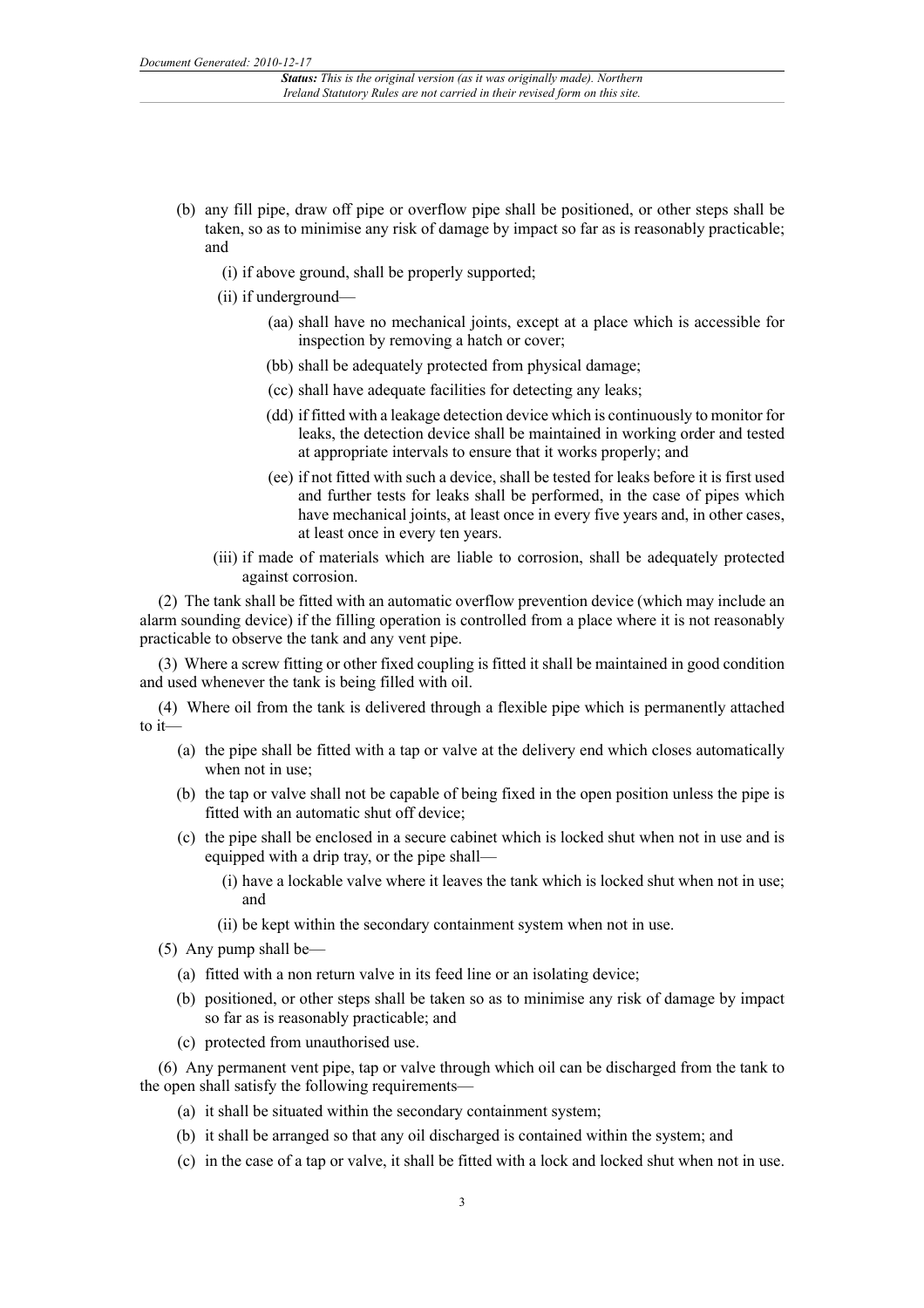#### **Mobile bowsers**

**6.**—(1) Any mobile bowser used for storing oil shall satisfy the following requirements —

- (a) any tap, or valve permanently fixed to the mobile bowser through which oil can be discharged to the open shall be fitted with a lock and locked shut when not in use;
- (b) any sight gauge shall be secured to the mobile bowser and be fitted with a valve or tap which shall be locked in the shut position when not in use.

(2) Where oil is delivered through a flexible pipe which is permanently attached to the mobile bowser—

- (a) the pipe shall be fitted with a manually operated pump or with a valve at the delivery end which closes automatically when not in use;
- (b) the pump or valve shall be provided with a lock and locked shut when not in use; and
- (c) the pipe shall be fitted with a lockable valve at the end where it leaves the mobile bowser and shall be locked shut when not in use.

#### **Transitional provisions**

**7.**—(1) Subject to paragraph (2), where oil is stored in any container and that storage—

- (a) commenced before 20 March 2011, these Regulations shall not apply to that storage until 31 December 2015 unless it is being carried on less than,
	- (i) 10 metres from any waterway; or
	- (ii) 50 metres from any well, spring or borehole;
	- in which case these Regulations shall apply to it from 20 March 2013;
- (b) commenced on or after 20 March 2011 but before 20 September 2011, these Regulations shall not apply to it until 20 September 2011.

(2) If a notice served under regulation 8 is not complied with in relation to any container by the date specified in the notice, these Regulations shall apply from whichever is the latest of the following—

- (a) the date specified in the notice;
- (b) if the period for compliance is extended under regulation 8(4), the expiry of that extension; or
- (c) if there is an appeal against the notice, the date on which that appeal is determined or withdrawn.

#### **Notices to minimise pollution risks in transitional cases**

**8.**—(1) In any case—

- (a) to which regulation  $7(1)$  or  $(2)$  applies; and
- (b) where it appears to the Department that there is significant risk of pollution from the entry of the oil in question into any waterway or water contained in any underground strata if steps are not immediately taken to minimise that risk;

the Department may serve a notice on the person having custody or control of that oil requiring him to carry out such works, take such precautions or such steps as, in the opinion of the Department, are appropriate for minimising that risk having regard to the requirements of regulations 4, 5 and 6.

(2) The notice shall—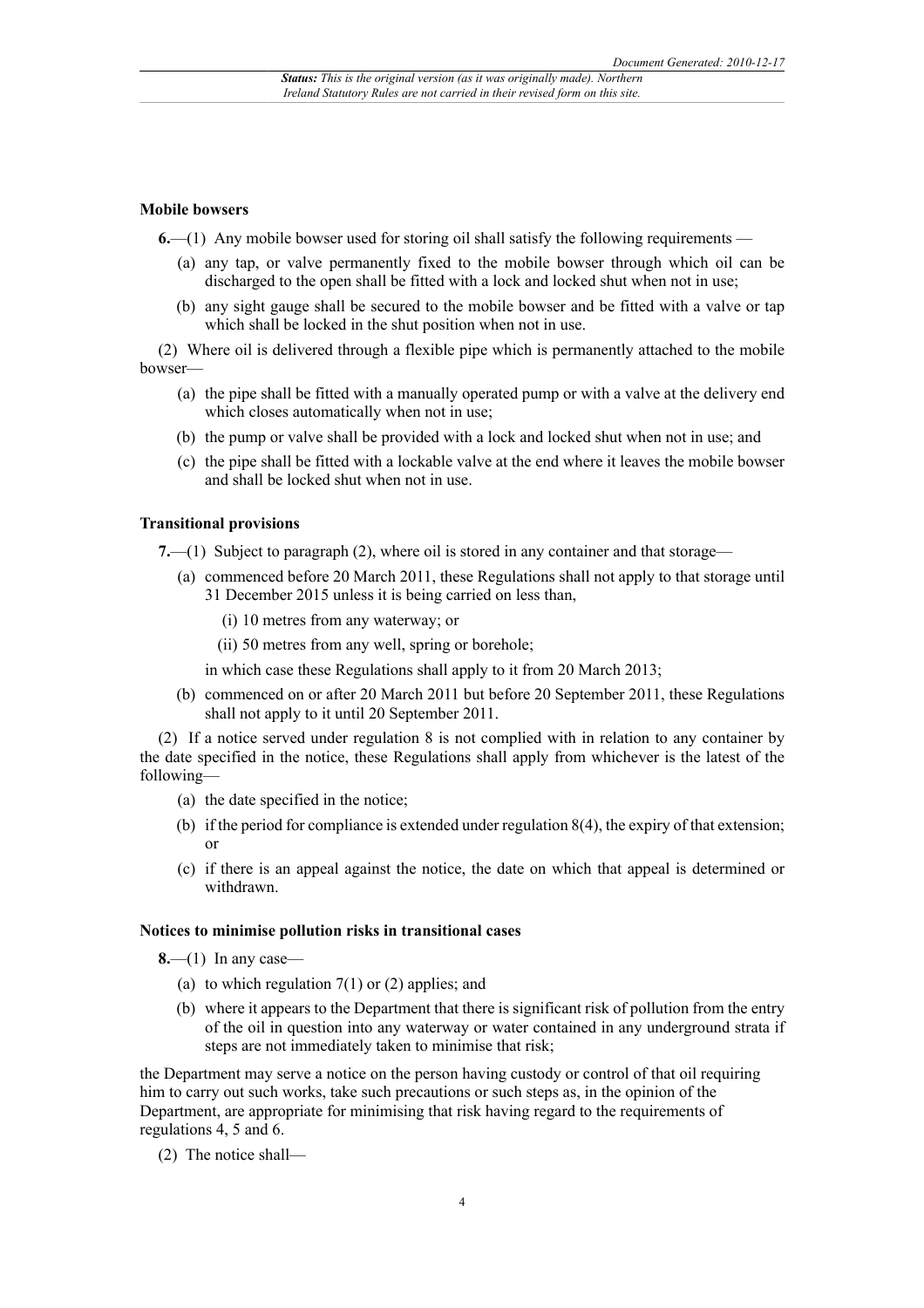- (a) specify or describe the works, precautions or other steps which the person is required to carry out or take;
- (b) state the period within which any such requirement is to be complied with; and
- (c) inform the person of their rights under regulation 9.
- (3) The period for compliance shall be such as is reasonable in the circumstances and shall not in any case be less than 28 days.
	- (4) The Department may at any time—
		- (a) withdraw the notice;
		- (b) extend the period for compliance with any requirement of the notice;
		- (c) with the consent of the person on whom it is served, modify the requirements of the notice.

#### **Right of appeal in transitional cases**

**9.** A person on whom a notice is served under regulation 8 may, within 28 days beginning with the date on which the notice is served, appeal in writing against the notice to the Water Appeals Commission.

# **Offences**

**10.**—(1) A person who has custody or control of any oil in circumstances in which there is a contravention of any provision of regulations 4, 5 and 6 or the requirements of a notice under regulation 8 shall be guilty of an offence and shall be liable—

- (a) on conviction on indictment, to imprisonment for a term not exceeding 2 years or to a fine or to both;
- (b) on summary conviction, to imprisonment for a term not exceeding 3 months or to a fine not exceeding £20,000 or to both.

Sealed with the Official Seal of the Department of the Environment on 9 December 2010

*Denis McMahon* A senior officer of the Department of the Environment